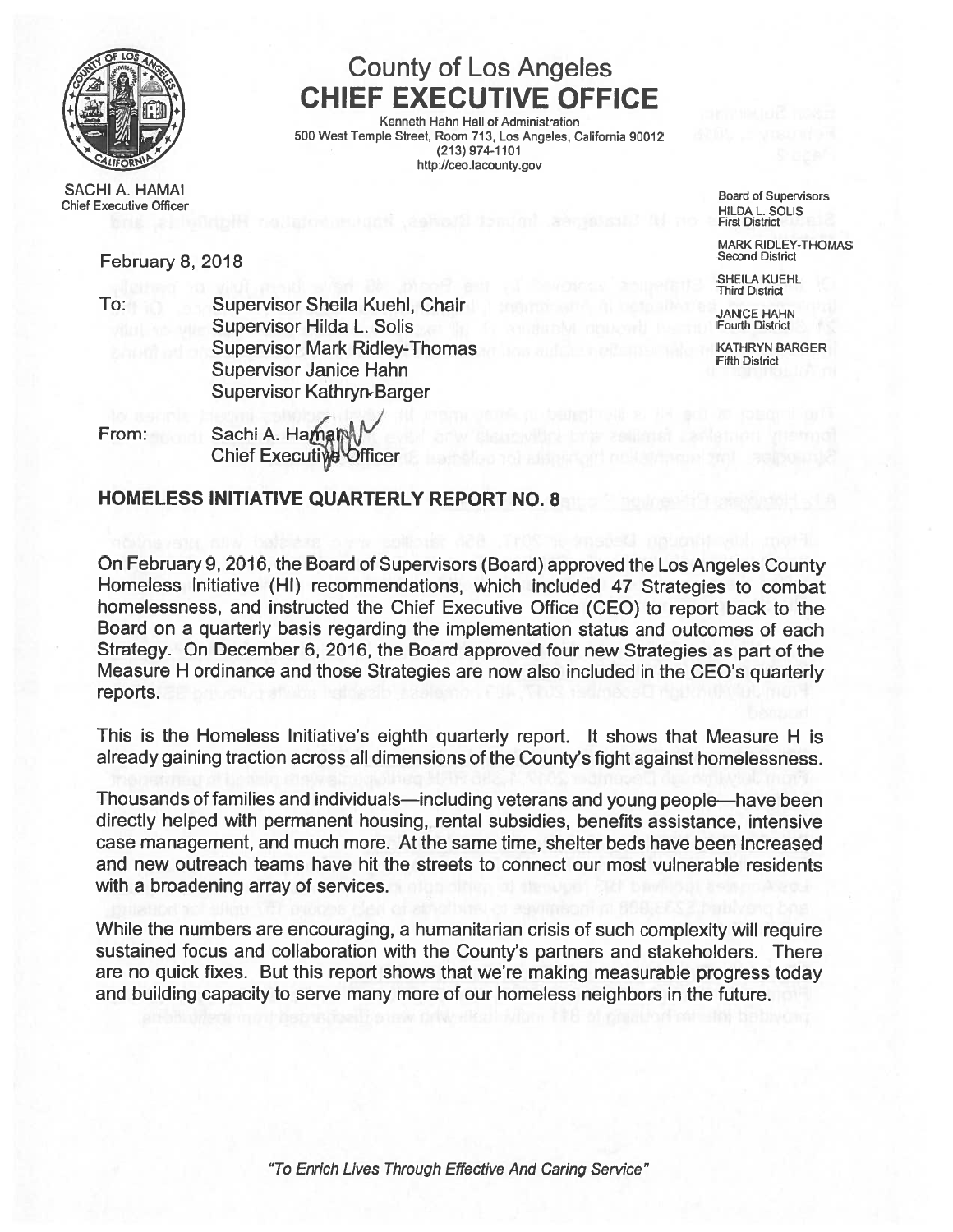### Status Update on HI Strategies, Impact Stories, Implementation Highlights, and **Metrics**

Of the 51 HI Strategies approve<sup>d</sup> by the Board, <sup>45</sup> have been fully or partially implemented, as reflected in Attachment I, Implementation Status At-A-Glance. Of the 21 Strategies funded through Measure H, all excep<sup>t</sup> two have been partially or fully implemented. Implementation status and next steps for the <sup>51</sup> HI Strategies can be found in Attachment II.

The impact of the HI is illustrated in Attachment III, which includes impact stories of formerly homeless families and individuals who have received assistance through HI Strategies. Implementation highlights for selected Strategies include:

# Al: Homeless Prevention Program for Families

From July through December 2017, <sup>658</sup> families were assisted with prevention services through the Family Solutions Centers. Of those 658 families, 143 families exited the program and 92 (64 percent) either retained their housing or transitioned into other permanen<sup>t</sup> housing.

BI: Provide Subsidized Housing to Homeless Disabled Individuals Pursuing Supplemental Security Income (SSI)

From July through December 2017, <sup>483</sup> homeless, disabled adults pursuing SSI were housed.

B3: Partner with Cities to Expand Rapid Re-Housing (RRH)

From July through December 2017, 1,385 RRH participants were <sup>p</sup>laced in permanen<sup>t</sup> housing.

# B4: Facilitate Utilization of Federal Housing Subsidies

From July through December 2017, the Housing Authority of the County of Los Angeles received 193 requests to participate in the Homeless Incentive Program and provided \$233,998 in incentives to landlords to help secure 157 units for housing voucher holders.

# B7: Interim/Bridge Housing for Those Exiting Institutions

From July through December 2017, the Department of Health Services (DHS) provided interim housing to 811 individuals who were discharged from institutions.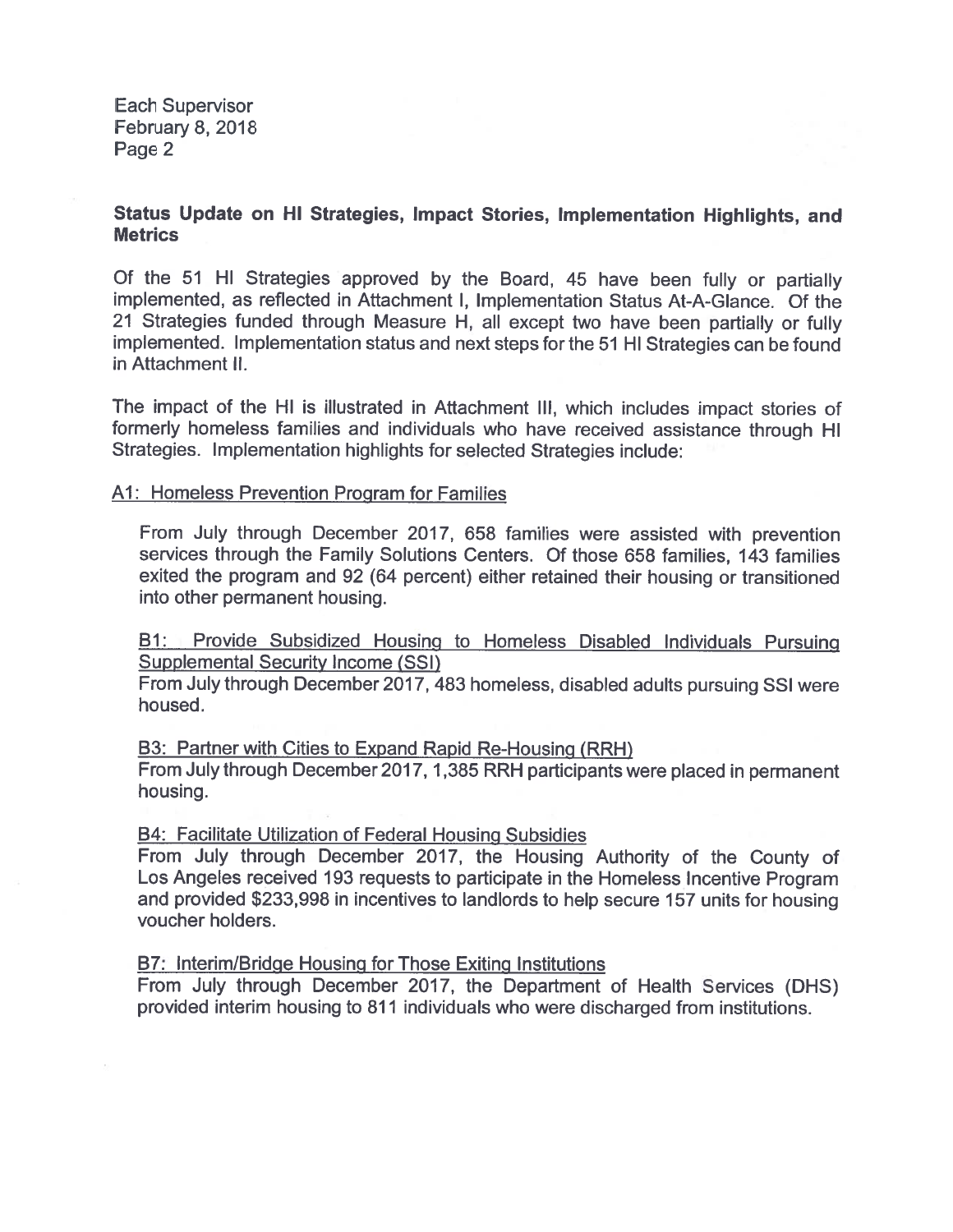> C4/C51C6: Establish <sup>a</sup> Countywide SSI and Veterans Benefits Advocacy Program for People Experiencing Homelessness or At Risk of Homelessness

From July through December 2017, Countywide Benefits Entitlement Services Teams assisted 4,261 disabled individuals with applications for SSI and Veterans Disability Benefits.

#### D2: Expansion of Jail In-Reach

From July through December2017, 2,556 inmates received D2 Jail In-Reach services.

### D6: Criminal Record Clearing Proiect

The Public Defender held the initial record clearing services event at the Los Angeles Mission on January 8,2018 and initiated expungemen<sup>t</sup> services for 29 clients.

D7: Provide Services and Rental Subsidies for Permanent Supportive Housing From July through December 2017, 1,280 clients were linked to new Intensive Case Management Services slots, 637 clients were approved for federal rental subsidies, 354 clients received local rental subsidies, and 248 clients were placed in permanen<sup>t</sup> housing.

#### E4: First Responder Training

As of December 31, 2017, 33 First Responder Trainings were convened for Sheriff personnel, for <sup>a</sup> total of approximately 948 deputies and sergeants who have been trained since the inception of the First Responders Training on October 26, 2016.

#### E6: Countywide Outreach System

During the last quarter, Multidisciplinary Teams (MDTs) connected more than 2,738 individuals to services, placed 441 individuals into interim housing, and linked 359 individuals to <sup>a</sup> permanen<sup>t</sup> housing program.

### E8: Enhance the Emergency Shelter System

Since July2017, contracts have been awarded to service providers for 302 new Crisis and Bridge Housing beds for Youth and Single Adults. From July 2017 through December 2017, 7,297 individuals entered crisis, bridge, and interim housing. During this same time period, 1,064 individuals were placed in permanen<sup>t</sup> housing. Data includes all participants served in programs funded in whole or in par<sup>t</sup> by Measure H.

### El 4: Enhanced Services for Transition Age Youth

From July 2016 through December 2017, 3,143 youth were assessed using the Next Step Tool.

Attachment IV contains data on performance metrics for various HI Strategies. The data is from the first two quarters of Fiscal Year (FY) 2017-18, unless otherwise indicated.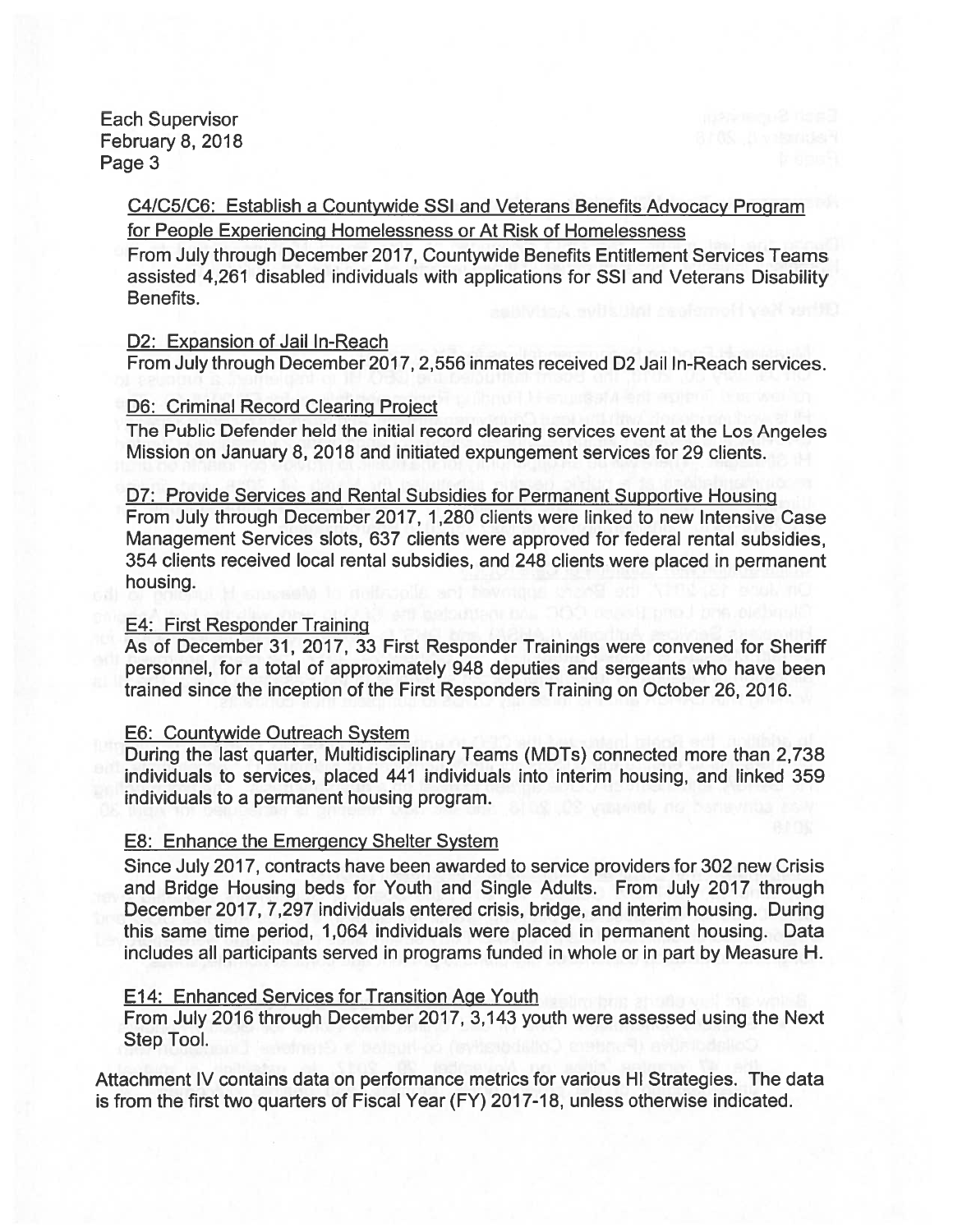#### Responses to Board Directives and Motions

During the last quarter, the CEO responded to nine Board Motions related to the Homeless Initiative. For summaries of these reports, please see Attachment V.

#### Other Key Homeless Initiative Activities

#### Measure H Funding Recommendations for FY 2018-19

On January 30, 2018, the Board instructed the CEO HI to implement a process to<br>review and finalize the Measure H Funding Recommendations for FY 2018-19, The and finalize the Measure H Funding Recommendations for FY 2018-19. The HI is working closely with the lead County departments and agencies for each Strategy to review and develop funding recommendations for each of the 21 Measure H funded HI Strategies. There will be an opportunity for the public to provide comments on draft recommendations at a public hearing scheduled for March 14, 2018, and on-line through the HI website. The HI <sup>p</sup>lans to submit final recommendations for FY 2018-19 for consideration at the May 15, 2018 Board meeting.

### Collaboration with Continua of Care (COC)

On June 13, 2017, the Board approved the allocation of Measure <sup>H</sup> funding to the Glendale and Long Beach CCC and instructed the CEO to work with the Los Angeles Homeless Services Authority (LAHSA) and DHS to provide funding to the COCs for certain Measure H funded Strategies. On October 24, 2017, the Board approved the allocation of Measure H funding for certain strategies to the Pasadena COC. The HI is working with LAHSA and the three city COCs to complete their contracts.

In addition, the Board instructed the CEO to engage the three city COCs in meaningful partnerships to ensure the successful implementation of Measure H. Accordingly, the HI, LAHSA, and the three COCs agreed to meet on <sup>a</sup> quarterly basis. The first meeting was convened on January 29, 2018, and the next meeting is scheduled for April 30, 2018.

#### Coordination with Cities and Councils of Government (COGs)

On June 13, <sup>2017</sup> and October 17, 2017, the Board of Supervisors allocated over \$2,500,000 for homelessness planning grants for cities in the Los Angeles COC and regional coordination services by COGs. Forty-seven cities applied and were approved for grants to develop customized city plans to prevent and combat homelessness

Below are key efforts and milestones in working with cities and COGs:

• Grantees' Orientation: The HI and United Way Home for Good's Funders Collaborative (Funders Collaborative) co-hosted <sup>a</sup> Grantees' Orientation with the 47 grantee cities on November 29, 2017, to establish <sup>a</sup> mutual understanding of the project goals, process, and desired outcomes. <sup>A</sup>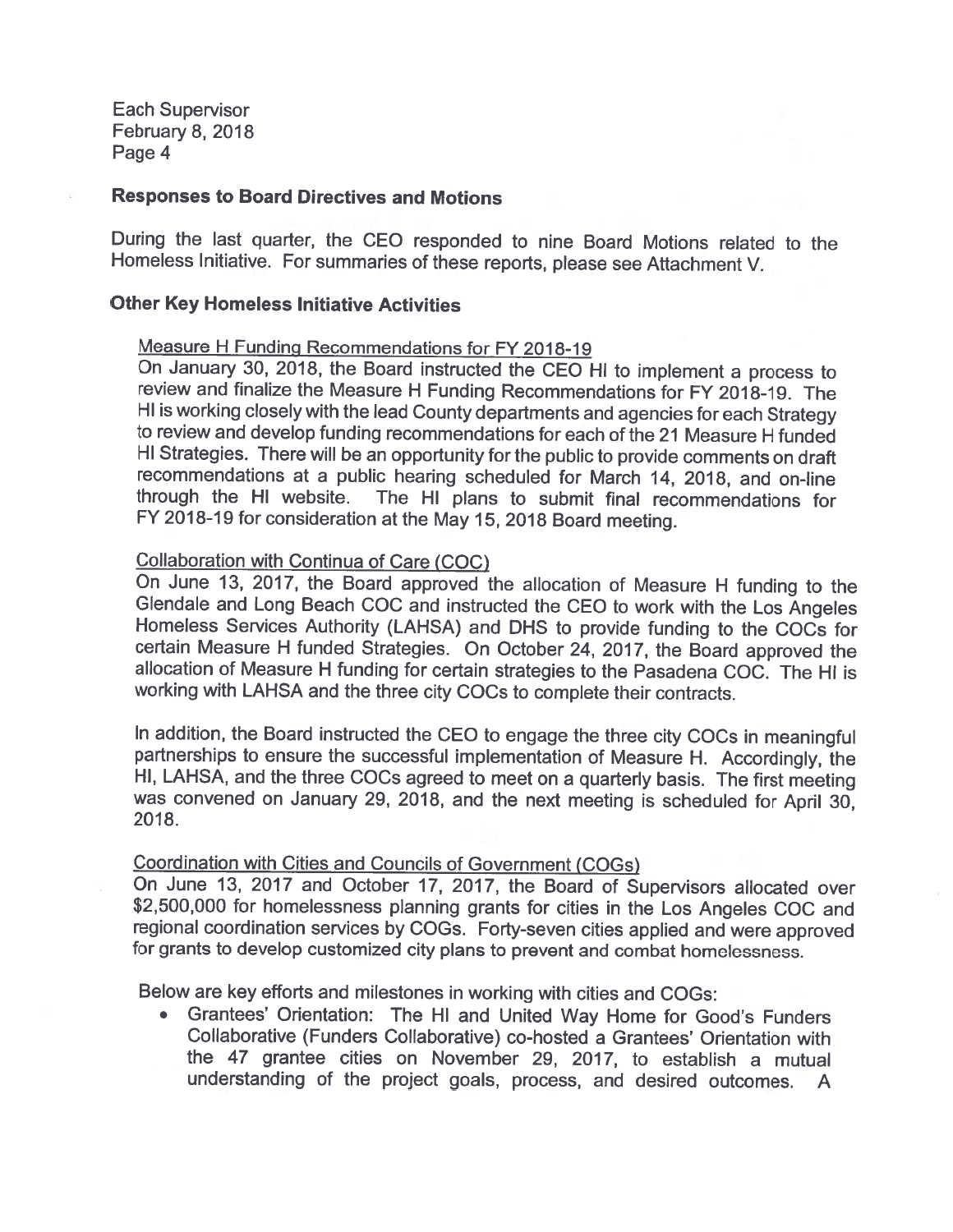> Homelessness Plan template and complementary Planning Guide were provided and discussed.

- Technical Assistance: On January 31, 2018, the HI hosted the first of <sup>a</sup> series of technical assistance sessions, in collaboration with the Corporation for Supportive Housing, United Way Home for Good, and LAHSA. The first session focused on the homeless service delivery system in Los Angeles County to assist the cities in developing the foundation and framework for their Homelessness Plans. Participants included cities (project directors, elected officials, other relevant department representatives, and public housing authorities), COGs, technical advisors, and County departments.
- Agreements with cities and COGs: Eight city agreements have been executed and all remaining contracts are under review with anticipated execution within the next month. Final city plans to preven<sup>t</sup> and combat homelessness are due by the end of June. Additionally, agreements for regional coordination services have been executed with the San Gabriel Valley, South Bay, and Gateway COGs, while agreements with the Westside, San Fernando Valley, and Las Virgenes COGs are in process.

# Assembly Bill 210 Implementation and Prioritization of Housing and Services for Heaviest Users of County Services

County-sponsored AB 210 was signed into law by the Governor on October 7, 2017. AB 210 authorizes counties to establish homeless adult and family multidisciplinary teams to facilitate the expedited identification, assessment, and linkage of homeless individuals and families to housing and supportive services within the County. It allows participating agencies to share confidential information (both verbally and electronically) to coordinate housing and supportive services, ensure continuity of care, and reduce duplication of services.

- AB <sup>210</sup> became effective January 1,2018. HI is working with County Counsel and participating County departments and agencies to develop <sup>a</sup> protocol, which will govern the sharing of confidential information within these teams. The protocol is expected to be finalized in February 2018, with initial implementation of AB 210 beginning in March 2018. The Chief Information Office is developing <sup>a</sup> mobile/computer application to facilitate information sharing authorized by AB 210, with roll-out targeted for August 2018.
- • The new law will considerably aid in the County's efforts to prioritize the care of high-cost homeless single adults. Since December 2016, the CEO has made available to eligible County departments files with the names of their clients who are among the five percen<sup>t</sup> of homeless single adults identified as the heaviest users of County services. These files have not included any pas<sup>t</sup> or current service information due to confidentiality restrictions. However,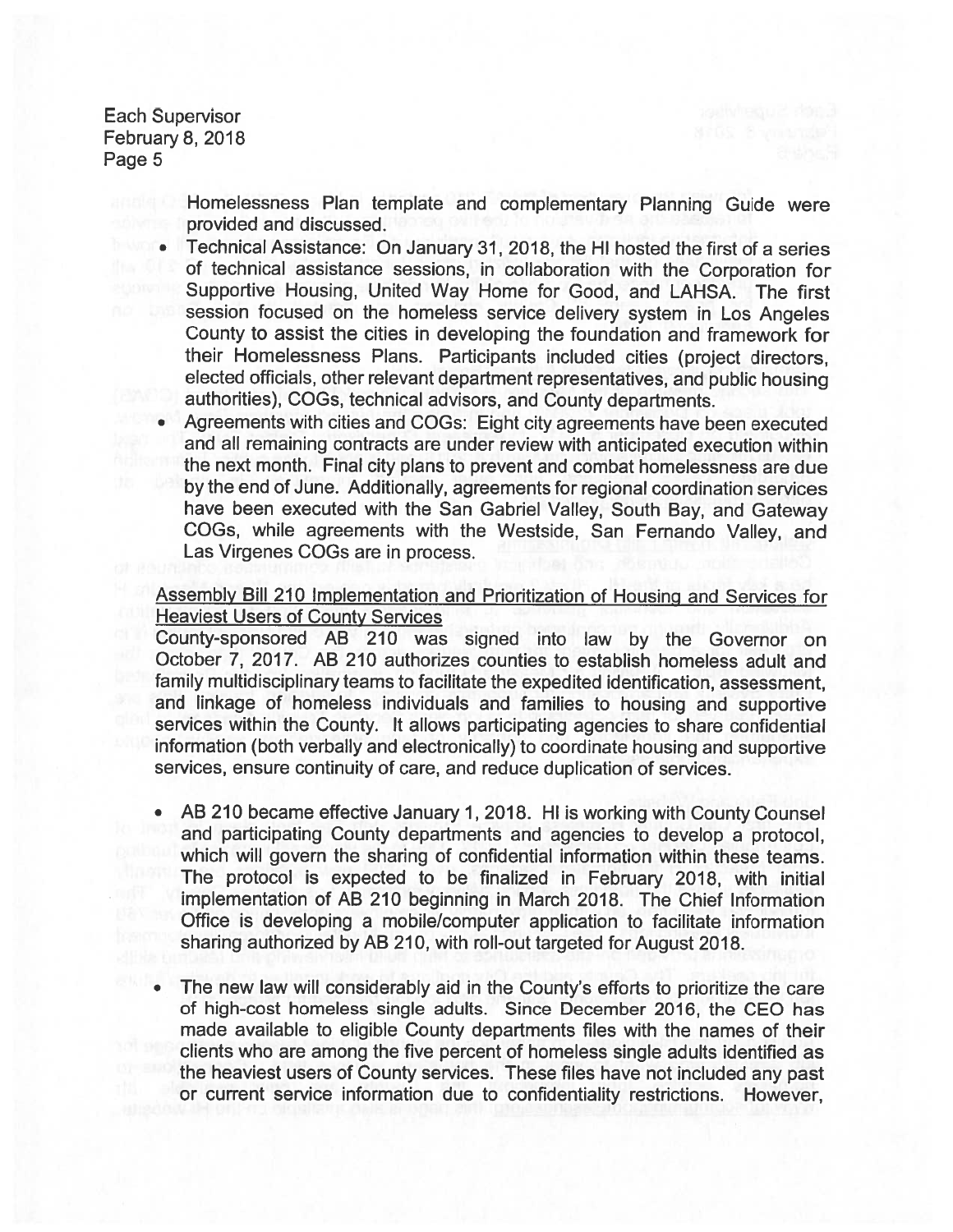following the execution of the AB <sup>210</sup> protocol, in March 2018, the CEO <sup>p</sup>lans to release the next version of the five percent list with past and current service information included; as a result, participating County departments will know if individuals on that list are utilizing other departments' services. AB 210 will greatly enhance the County's ability to prioritize housing and related services for heavy users of County services, as directed by the Board on February 9, 2016.

# Measure H Citizens Oversight Advisory Board

The second meeting of the Measure HThe second meeting of the Measure H Citizens' Oversight Advisory Board (COAB) took place on December 7, 2017, and included the newest member, Greg Morrow, appointed on December 5, 2017, to represent Supervisorial District Five. The next COAB meeting will take <sup>p</sup>lace on March 8, 2018, and is open to the public. Information regarding COAB meetings and other related information is posted at: http://homeless.lacounty.gov/coab/.

### Collaboration with Faith Organizations

Collaboration, outreach, and technical assistance to faith communities continues to be a key focus of the HI. HI staff regularly provides one-on-one HI and Measure H education and technical guidance to faith leaders interested in collaboration. Additionally, through our continued partnership with LA Voice and USC, <sup>p</sup>lanning is in progress for a one-time event for faith leaders across the County that covers the following topics: Applying for Measure H funding, integration into the Coordinated Entry System, and advocating for supportive housing. In addition, training slots are being reserved for faith partners in the Homeless Services Training Academy to help strengthen the knowledge and capacity of faith organizations serving people experiencing homelessness.

### Job Fairs and Website

The first City-County Homeless Service Provider Job Fair took <sup>p</sup>lace in front of Los Angeles City Hall on December 7, 2017. Due to the significant increase in funding<br>from Measure H for homeless services over 1 000 new positions are currently m Measure H for homeless from Measure H for homeless services, over 1,000 new positions are currently<br>available across the homeless service delivery system in Los Angeles County. The job fair was well attended with approximately <sup>30</sup> employers participating and over <sup>750</sup> individuals seeking jobs. The City and County of Los Angeles workforce development organizations provided on-site assistance to help build interviewing and résumé skills for job seekers. The County and the City continue to work together to develop future job fairs throughout the County, with the next job fair targeted for March 2018.

Additionally, the HI is pleased to announce the launch of a jobs resource webpage for job seekers who want to work in the homeless services field. Connections to homeless service jobs throughout the County are now available at: www.iobscombattinghomelessness.org; this page is also available on the HI website.